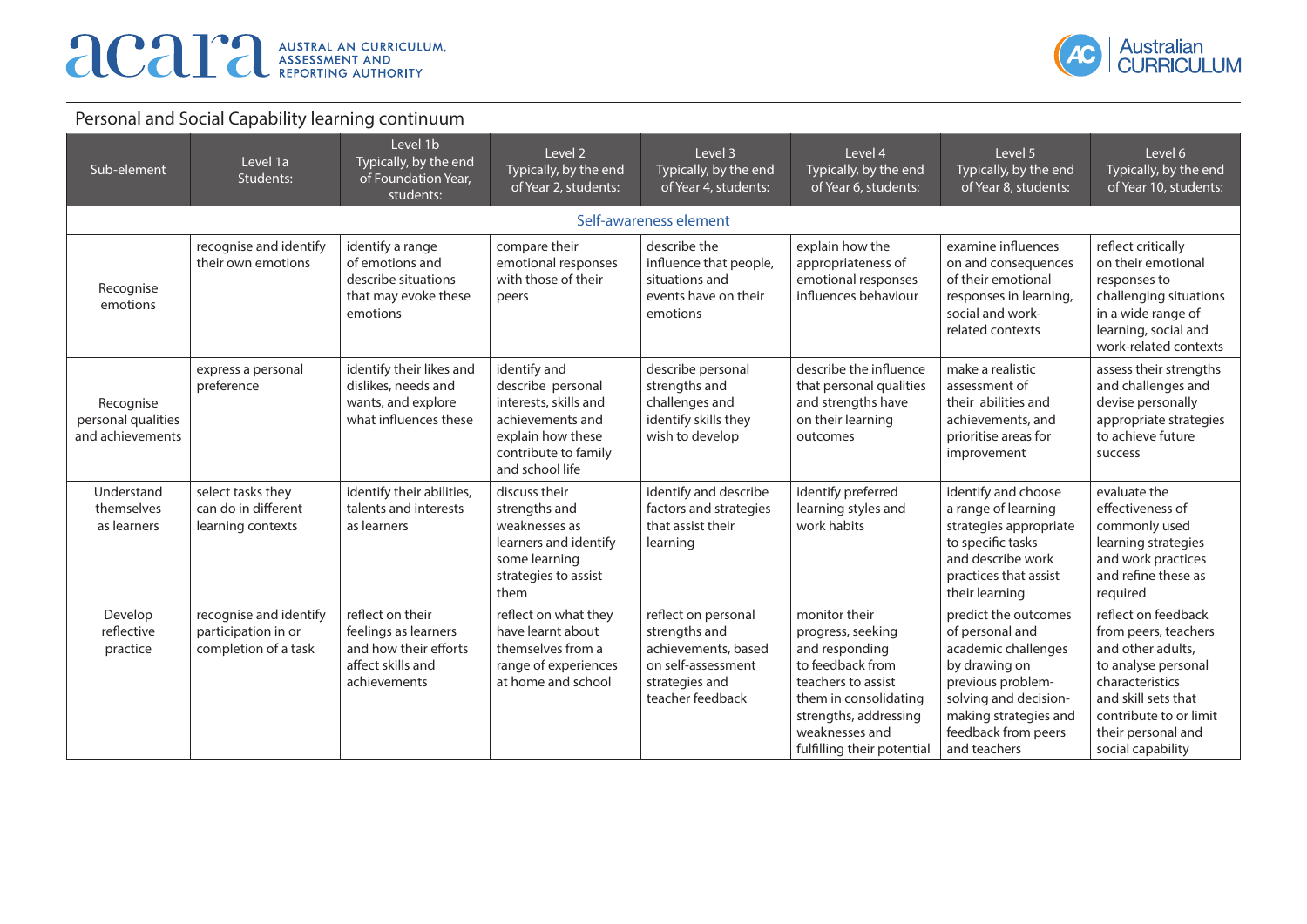

| Sub-element                                        | Level 1a<br>Students:                                                                               | Level 1b<br>Typically, by the end<br>of Foundation Year,<br>students:                                | Level 2<br>Typically, by the end<br>of Year 2, students:                                                                    | Level 3<br>Typically, by the end<br>of Year 4, students:                                                                      | Level 4<br>Typically, by the end<br>of Year 6, students:                                                                                                            | Level 5<br>Typically, by the end<br>of Year 8, students:                                                                           | Level 6<br>Typically, by the end<br>of Year 10, students:                                                                                                |
|----------------------------------------------------|-----------------------------------------------------------------------------------------------------|------------------------------------------------------------------------------------------------------|-----------------------------------------------------------------------------------------------------------------------------|-------------------------------------------------------------------------------------------------------------------------------|---------------------------------------------------------------------------------------------------------------------------------------------------------------------|------------------------------------------------------------------------------------------------------------------------------------|----------------------------------------------------------------------------------------------------------------------------------------------------------|
|                                                    |                                                                                                     |                                                                                                      |                                                                                                                             | Self-management element                                                                                                       |                                                                                                                                                                     |                                                                                                                                    |                                                                                                                                                          |
| Express<br>emotions<br>appropriately               | recognise and identify<br>how their emotions<br>influence the way<br>they feel and act              | express their<br>emotions<br>constructively in<br>interactions with<br>others                        | describe ways to<br>express emotions<br>to show awareness<br>of the feelings and<br>needs of others                         | identify and<br>describe strategies<br>to manage and<br>moderate emotions<br>in increasingly<br>unfamiliar situations         | explain the influence<br>of emotions on<br>behaviour, learning<br>and relationships                                                                                 | forecast the<br>consequences of<br>expressing emotions<br>inappropriately and<br>devise measures to<br>regulate behaviour          | consider control<br>and justify their<br>emotional responses,<br>in expressing their<br>opinions, beliefs,<br>values, questions and<br>choices           |
| Develop<br>self-discipline<br>and set goals        | make a choice to<br>participate in a class<br>activity                                              | follow class routines<br>to assist learning                                                          | set goals in learning<br>and personal<br>organisation by<br>completing tasks<br>within a given time                         | explain the value<br>of self-discipline<br>and goal-setting in<br>helping them to learn                                       | analyse factors that<br>influence ability to<br>self-regulate; devise<br>and apply strategies<br>to monitor own<br>behaviour and set<br>realistic learning<br>goals | select, use and<br>analyse strategies<br>that assist in<br>regulating behaviour<br>and achieving<br>personal and learning<br>goals | critically analyse self-<br>discipline strategies<br>and personal goals<br>and consider their<br>application in social<br>and work-related<br>contexts   |
| Work<br>independently<br>and show<br>initiative    | attempt tasks with<br>support or prompting                                                          | attempt tasks<br>independently and<br>identify when and<br>from whom help can<br>be sought           | work independently<br>on routine tasks<br>and experiment<br>with strategies to<br>complete other tasks<br>where appropriate | consider, select and<br>adopt a range of<br>strategies for working<br>independently and<br>taking initiative                  | assess the<br>value of working<br>independently, and<br>taking initiative to do<br>so where appropriate                                                             | critique their<br>effectiveness<br>in working<br>independently by<br>identifying enablers<br>and barriers to<br>achieving goals    | establish personal<br>priorities, manage<br>resources effectively<br>and demonstrate<br>initiative to achieve<br>personal goals and<br>learning outcomes |
| Become<br>confident,<br>resilient and<br>adaptable | identify people and<br>situations with which<br>they feel a sense<br>of familiarity or<br>belonging | identify situations<br>that feel safe or<br>unsafe, approaching<br>new situations with<br>confidence | undertake and persist<br>with short tasks.<br>within the limits of<br>personal safety                                       | persist with tasks<br>when faced with<br>challenges and adapt<br>their approach where<br>first attempts are not<br>successful | devise strategies<br>and formulate<br>plans to assist in<br>the completion of<br>challenging tasks and<br>the maintenance of<br>personal safety                     | assess, adapt and<br>modify personal and<br>safety strategies and<br>plans, and revisit<br>tasks with renewed<br>confidence        | evaluate, rethink and<br>refine approaches to<br>tasks to take account<br>of unexpected or<br>difficult situations and<br>safety considerations          |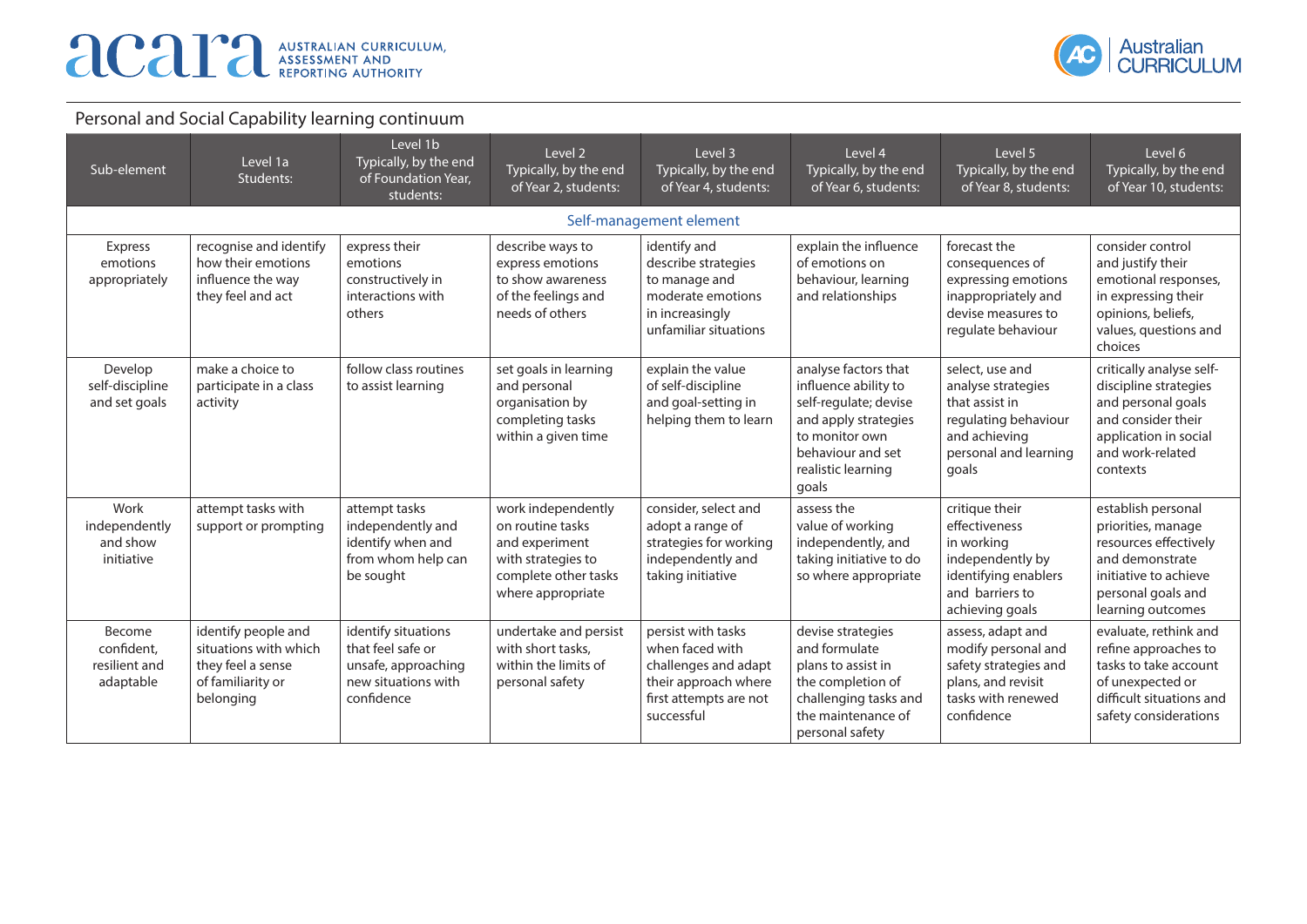

| Sub-element                           | Level 1a<br>Students:                                                      | Level 1b<br>Typically, by the end<br>of Foundation Year,<br>students: | Level 2<br>Typically, by the end<br>of Year 2, students:                                                                                 | Level 3<br>Typically, by the end<br>of Year 4, students:                                                                          | Level 4<br>Typically, by the end<br>of Year 6, students:                                                                                                                          | Level 5<br>Typically, by the end<br>of Year 8, students:                                                                                        | Level 6<br>Typically, by the end<br>of Year 10, students:                                                                                                                             |
|---------------------------------------|----------------------------------------------------------------------------|-----------------------------------------------------------------------|------------------------------------------------------------------------------------------------------------------------------------------|-----------------------------------------------------------------------------------------------------------------------------------|-----------------------------------------------------------------------------------------------------------------------------------------------------------------------------------|-------------------------------------------------------------------------------------------------------------------------------------------------|---------------------------------------------------------------------------------------------------------------------------------------------------------------------------------------|
|                                       |                                                                            |                                                                       |                                                                                                                                          | Social awareness element                                                                                                          |                                                                                                                                                                                   |                                                                                                                                                 |                                                                                                                                                                                       |
| Appreciate<br>diverse<br>perspectives |                                                                            | acknowledge that<br>people hold many<br>points of view                | describe similarities<br>and differences<br>in points of view<br>between themselves<br>and people in their<br>communities                | discuss the value of<br>diverse perspectives<br>and describe a<br>point of view that is<br>different from their<br>own            | explain how means<br>of communication<br>differ within and<br>between communities<br>and identify the<br>role these play in<br>helping or hindering<br>understanding of<br>others | acknowledge the<br>values, opinions and<br>attitudes of different<br>groups within society<br>and compare to their<br>own points of view        | articulate their<br>personal value<br>system and analyse<br>the effects of actions<br>that repress social<br>power and limit the<br>expression of diverse<br>views                    |
| Contribute to<br>civil society        | show an awareness<br>for the feelings,<br>needs and interests<br>of others | describe ways they<br>can help at home and<br>school                  | describe how<br>they contribute<br>to their homes,<br>classrooms and local<br>communities, and<br>how others care for<br>and assist them | identify the various<br>communities to which<br>they belong and what<br>they can do to make<br>a difference                       | identify a community<br>need or problem and<br>consider ways to take<br>action to address it                                                                                      | analyse personal<br>and social roles<br>and responsibilities<br>in planning and<br>implementing ways<br>of contributing to<br>their communities | plan, implement<br>and evaluate ways<br>of contributing to<br>civil society at local,<br>national regional and<br>global levels                                                       |
| Understand<br>relationships           |                                                                            | explore relationships<br>through play and<br>group experiences        | identify ways to care<br>for others, including<br>ways of making and<br>keeping friends                                                  | describe factors<br>that contribute to<br>positive relationships,<br>including with people<br>at school and in their<br>community | identify the<br>differences between<br>positive and negative<br>relationships and<br>ways of managing<br>these                                                                    | identify indicators of<br>possible problems<br>in relationships in<br>a range of social<br>and work related<br>situations                       | explain how<br>relationships differ<br>between peers,<br>parents, teachers<br>and other adults.<br>and identify the skills<br>needed to manage<br>different types of<br>relationships |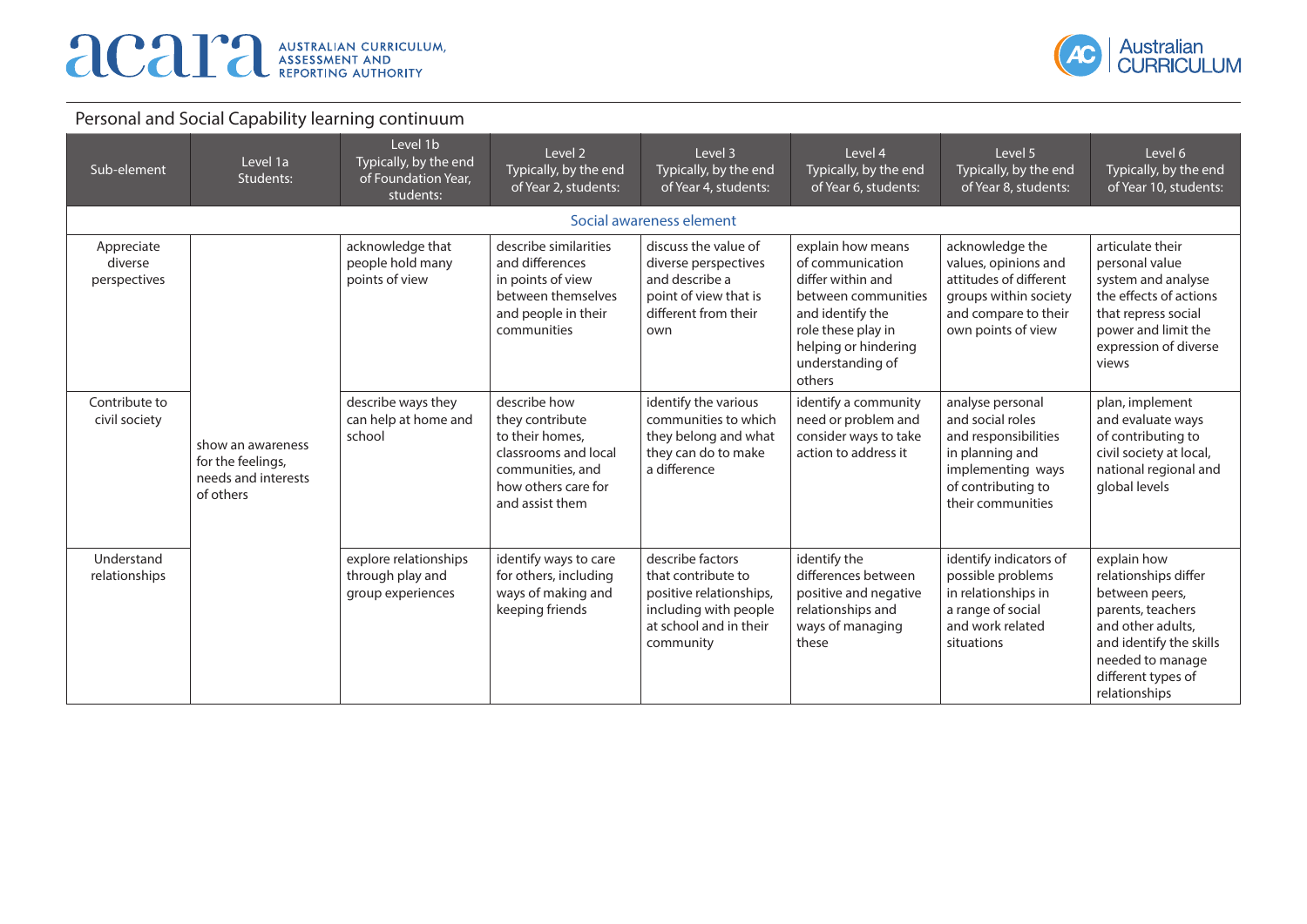

| Sub-element                       | Level 1a<br>Students:                                        | Level 1b<br>Typically, by the end<br>of Foundation Year,<br>students:                                  | Level 2<br>Typically, by the end<br>of Year 2, students:                                                                                        | Level 3<br>Typically, by the end<br>of Year 4, students:                                                            | Level 4<br>Typically, by the end<br>of Year 6, students:                                                                            | Level 5<br>Typically, by the end<br>of Year 8, students:                                                                                                          | Level 6<br>Typically, by the end<br>of Year 10, students:                                                                                                                                     |
|-----------------------------------|--------------------------------------------------------------|--------------------------------------------------------------------------------------------------------|-------------------------------------------------------------------------------------------------------------------------------------------------|---------------------------------------------------------------------------------------------------------------------|-------------------------------------------------------------------------------------------------------------------------------------|-------------------------------------------------------------------------------------------------------------------------------------------------------------------|-----------------------------------------------------------------------------------------------------------------------------------------------------------------------------------------------|
|                                   |                                                              |                                                                                                        |                                                                                                                                                 | Social management element                                                                                           |                                                                                                                                     |                                                                                                                                                                   |                                                                                                                                                                                               |
| Communicate<br>effectively        | respond to the<br>feelings, needs and<br>interests of others | identify positive<br>ways to initiate,<br>join and interrupt<br>conversations with<br>adults and peers | discuss the use of<br>verbal and nonverbal<br>communication<br>skills to respond<br>appropriately to<br>adults and peers                        | identify<br>communication<br>skills that enhance<br>relationships for<br>particular groups and<br>purposes          | identify and<br>explain factors that<br>influence effective<br>communication in a<br>variety of situations                          | analyse enablers<br>of and barriers to<br>effective verbal,<br>nonverbal and digital<br>communication                                                             | formulate plans<br>for effective<br>communication<br>(verbal, nonverbal,<br>digital) to complete<br>complex tasks                                                                             |
| Work<br>collaboratively           |                                                              | share experiences of<br>cooperation in play<br>and group activities                                    | identify cooperative<br>behaviours in a range<br>of group activities                                                                            | describe<br>characteristics<br>of cooperative<br>behaviour and identify<br>evidence of these in<br>group activities | contribute to<br>groups and<br>teams, suggesting<br>improvements in<br>methods used for<br>group investigations<br>and projects     | assess the extent to<br>which individual roles<br>and responsibilities<br>enhance group<br>cohesion and the<br>achievement of<br>personal and group<br>objectives | critique their ability<br>to devise and enact<br>strategies for working<br>in diverse teams.<br>drawing on the skills<br>and contributions of<br>team members to<br>complete complex<br>tasks |
| Make<br>decisions                 |                                                              | identify options when<br>making decisions to<br>meet their needs and<br>the needs of others            | practise individual<br>and group decision<br>making in situations<br>such as class<br>meetings and when<br>working in pairs and<br>small groups | contribute to<br>and predict the<br>consequences of<br>group decisions in a<br>range of situations                  | identify factors that<br>influence decision<br>making and consider<br>the usefulness of<br>these in making their<br>own decisions   | assess individual<br>and group decision-<br>making processes in<br>challenging situations                                                                         | develop and apply<br>criteria to evaluate<br>the outcomes of<br>individual and group<br>decisions and analyse<br>the consequences of<br>their decision making                                 |
| Negotiate and<br>resolve conflict |                                                              | listen to others' ideas,<br>and recognise that<br>others may see things<br>differently from them       | practise solving<br>simple interpersonal<br>problems,<br>recognising there are<br>many ways to solve<br>conflict                                | identify a range of<br>conflict resolution<br>strategies to<br>negotiate positive<br>outcomes to<br>problems        | identify causes and<br>effects of conflict,<br>and practise different<br>strategies to diffuse<br>or resolve conflict<br>situations | assess the<br>appropriateness<br>of various conflict<br>resolution strategies<br>in a range of social<br>and work-related<br>situations                           | generate, apply and<br>evaluate strategies<br>such as active<br>listening, mediation<br>and negotiation<br>to prevent and<br>resolve interpersonal<br>problems and<br>conflicts               |